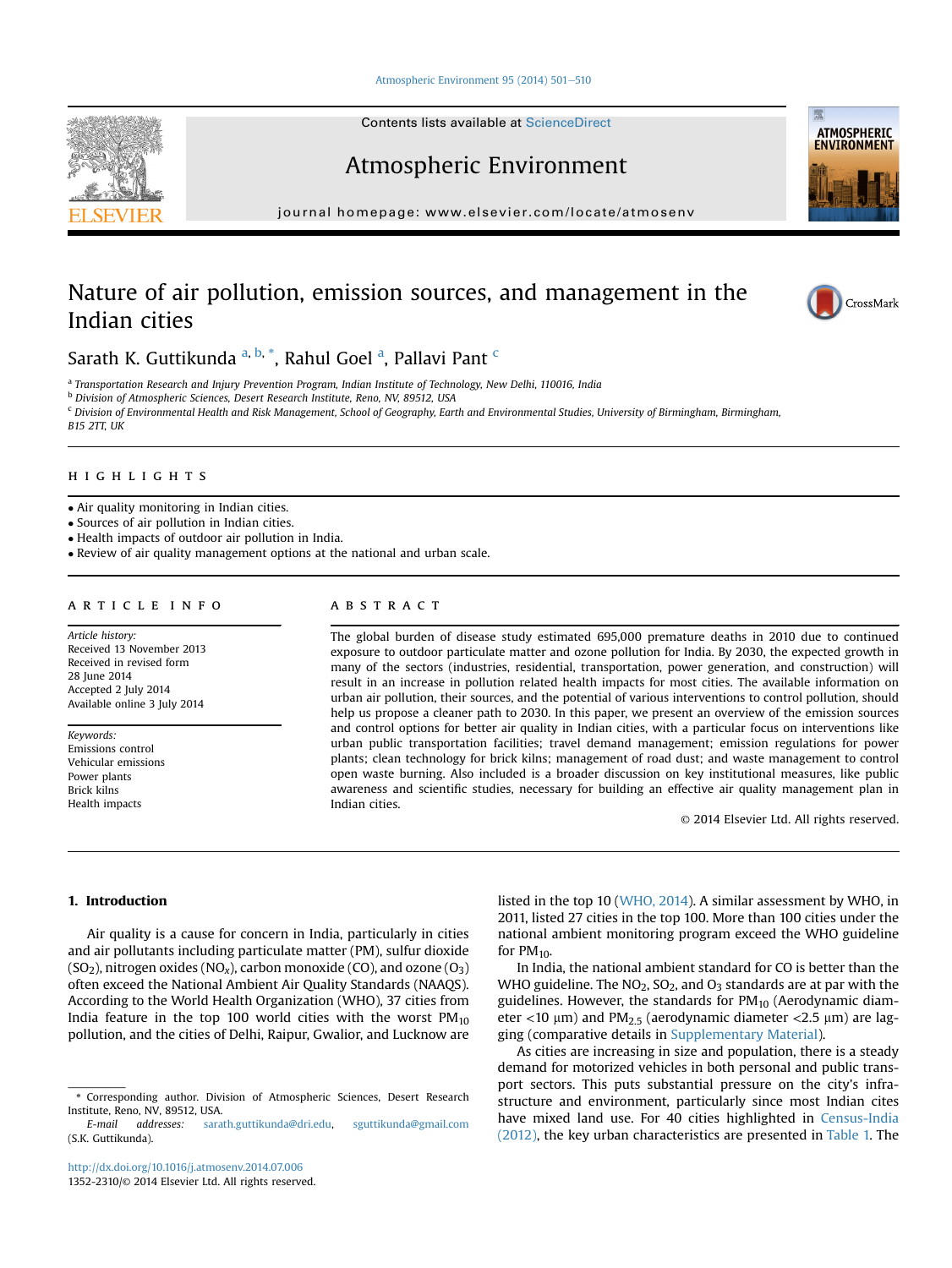<span id="page-1-0"></span>

|--|

|  |  |  | Cities at a glance. |
|--|--|--|---------------------|
|--|--|--|---------------------|

| City           | AR  | Pop        | $\mathsf{A}$ | B   | C   | D   | E          | F              | PM <sub>10</sub> ( $\mu$ g/m <sup>3</sup> ) | $SO_2(\mu g/m^3)$  | $NO_2 (\mu g/m^3)$  |
|----------------|-----|------------|--------------|-----|-----|-----|------------|----------------|---------------------------------------------|--------------------|---------------------|
| Hyderabad      | 500 | 7,749,334  | 155          | 50% | 14% | 32% | 70.82 (40) | N <sub>o</sub> | $81.2 \pm 34.0$                             | $5.0 \pm 2.4$      | $22 \pm 7.0$        |
| Vijayawada     | 79  | 1,491,202  | 189          | 26% | 4%  | 21% |            | N <sub>o</sub> | 79. $\pm$ 14.9                              | $4.6\pm0.5$        | $13.5 \pm 3.1$      |
| Vishakhapatnam | 159 | 1,730,320  | 109          | 36% | 8%  | 21% |            | Yes            | $91.2 \pm 34.8$                             | $11.9 \pm 12.7$    | $29.1 \pm 13.8$     |
| Guwahati       | 145 | 968,549    | 67           | 10% | 3%  | 80% |            | No             | $132.6$ $\pm$ $89.9$                        | $8.1 \pm 3.3$      | $16.6 \pm 5.3$      |
| Patna          | 86  | 2.046.652  | 238          | 32% | 10% | 29% |            | No             | $138.8 \pm 84.4$                            | $5.3 \pm 2.8$      | $32.9 \pm 18.8$     |
| Korba          | 39  | 365,073    | 94           | 43% | 8%  | 56% |            | N <sub>o</sub> | $116.9 \pm 17.$                             | $13.3 \pm 0.7$     | $21.3$ $\pm$ $0.8$  |
| Raipur         | 95  | 1,122,555  | 118          | 38% | 9%  | 48% | 65.85(63)  | No             | $272.2$ $\pm$ $43.3$                        | $17.8 \pm 3.7$     | $45.9 \pm 2.7$      |
| Delhi          | 669 | 16,314,838 | 244          | 39% | 21% | 9%  |            | No             | $260.1 \pm 117.1$                           | $6.5 \pm 4.2$      | $51.1 \pm 17.2$     |
| Ahmedabad      | 275 | 6,352,254  | 231          | 51% | 13% | 24% | 75.28 (22) | No             | $94.3 \pm 21.8$                             | $15.9$ $\pm$ $3.5$ | $20.9$ $\pm$ $4.0$  |
| Rajkot         | 86  | 1,390,933  | 162          | 60% | 10% | 33% | 66.76 (59) | No             | $105.6 \pm 27.$                             | $11.3 \pm 2.1$     | $15.4 \pm 2.6$      |
| Surat          | 155 | 4,585,367  | 296          | 44% | 9%  | 28% | 57.9 (79)  | No             | $89.1 \pm 13.1$                             | $18.6 \pm 3.9$     | $26.3 \pm 3.2$      |
| Vadodhara      | 145 | 1,817,191  | 125          | 60% | 14% | 20% | 66.91 (57) | No             | $86. \pm 34.6$                              | $16.2 \pm 5.8$     | $30.2 \pm 13.1$     |
| Vapi           | 37  | 163,605    | 44           | 44% | 11% | 32% | 88.09 (2)  | No             | $78.3 \pm 8.1$                              | $16.4 \pm 1.9$     | $23.9 \pm 1.7$      |
| Yamuna Nagar   | 41  | 383,318    | 93           | 42% | 13% | 24% |            | No             | $281.5 \pm 132.3$                           | $12.7 \pm 2.7$     | $27.1 \pm 3.3$      |
| Dhanbad        | 45  | 1,195,298  | 266          | 31% | 5%  | 72% | 78.63 (13) | No             | $164. \pm 95.5$                             | $16.6 \pm 3.5$     | 41. $\pm$ 8.9       |
| Jamshedpur     | 119 | 1,337,131  | 112          | 49% | 12% | 38% | 66.06 (61) | No             | $171.7 \pm 13.4$                            | $36.4 \pm 2.2$     | $49.3 \pm 3.9$      |
| Ranchi         | 106 | 1,126,741  | 106          | 43% | 13% | 36% |            | No             | $178.9 \pm 67.9$                            | $18.1 \pm 2.2$     | $31.6 \pm 3.0$      |
| Bangalore      | 556 | 8,499,399  | 153          | 46% | 18% | 20% |            | No             | $109.4 \pm 92.6$                            | $15. \pm 3.1$      | $37.5 \pm 6.0$      |
| Jammu          | 123 | 651,826    | 53           | 48% | 25% | 13% |            | N <sub>o</sub> | $118.2$ $\pm$ $37.4$                        | $8.2 \pm 4.4$      | $12.7 \pm 3.4$      |
| Trivandrum     | 108 | 1,687,406  | 156          | 34% | 17% | 43% |            | Yes            | $62.9 \pm 17.8$                             | $9.7 \pm 5.2$      | $26.1 \pm 5.2$      |
| <b>Bhopal</b>  | 178 | 1,883,381  | 106          | 48% | 15% | 30% |            | No             | $118.5 \pm 73.2$                            | $7.1 \pm 2.4$      | $17.5 \pm 5.9$      |
| Gwalior        | 78  | 1,101,981  | 141          | 45% | 8%  | 29% | 54.63 (83) | No             | $227.7 \pm 84.6$                            | $8.6 \pm 1.9$      | $16.8 \pm 4.1$      |
| Indore         | 102 | 2,167,447  | 212          | 50% | 13% | 17% | 71.68 (38) | No             | $160.6 \pm 73.4$                            | $9.4 \pm 4.3$      | $16.4 \pm 6.5$      |
| Jabalpur       | 104 | 1,267,564  | 122          | 46% | 8%  | 34% |            | No             | $135.7 \pm 13.0$                            |                    | $24.3 \pm 2.1$      |
| Ujjain         | 33  | 515,215    | 156          | 40% | 6%  | 26% |            | No             | $78.4 \pm 42.0$                             | $10.9\pm3.4$       | $11.9 \pm 3.1$      |
| Shillong       | 46  | 354,325    | 77           | 9%  | 16% | 42% |            | No             | $78.8 \pm 31.0$                             | $19.4 \pm 19.0$    | $12.5 \pm 5.4$      |
| Amritsar       | 90  | 1,183,705  | 132          | 50% | 15% | 21% |            | No             | $188.7 \pm 24.2$                            | $14.8 \pm 2.2$     | $35.1 \pm 3.1$      |
| Chandigarh     | 115 | 1,025,682  | 89           | 47% | 26% | 27% |            | No             | $79.9 \pm 32.6$                             | $5.8 \pm 0.5$      | $15.4 \pm 7.8$      |
| Ludhiana       | 167 | 1,613,878  | 97           | 50% | 19% | 19% | 81.66 (10) | No             | $251.2$ $\pm$ $21.9$                        | $8.4 \pm 2.3$      | $36.2 \pm 7.0$      |
| Chennai        | 426 | 8,917,749  | 210          | 47% | 13% | 17% |            | Yes            | $121.5 \pm 45.5$                            | $12.1 \pm 3.5$     | $20.8 \pm 7.0$      |
| Agra           | 129 | 1,746,467  | 135          | 48% | 12% | 27% | 76.48 (19) | No             | $184.1 \pm 95.9$                            | $6.6 \pm 3.5$      | $20.8 \pm 12.1$     |
| Allahabad      | 71  | 1,216,719  | 171          | 54% | 11% | 26% |            | No             | $165.3 \pm 70.7$                            | $3.6 \pm 1.0$      | $23.7 \pm 15.9$     |
| Firozabad      | 21  | 603,797    | 288          | 25% | 4%  | 40% | 60.51(75)  | No             | $195.6 \pm 78.2$                            | $21.6 \pm 4.8$     | $32.1 \pm 4.9$      |
| Kanpur         | 150 | 2,920,067  | 195          | 11% | 3%  | 42% | 78.09 (15) | No             | $211.5 \pm 25.3$                            | $7.5 \pm 1.2$      | $31.3 \pm 4.9$      |
| Lucknow        | 240 | 2,901,474  | 121          | 52% | 15% | 20% |            | No             | $200.4 \pm 28.4$                            | $8.4 \pm 1.0$      | $36.1 \pm 2.6$      |
| Varanasi       | 102 | 1,435,113  | 141          | 40% | 7%  | 29% | 73.79 (29) | No             | $125.3 \pm 8.4$                             | $17.2 \pm 0.7$     | $19.6 \pm 0.7$      |
| Asansol        | 49  | 1,243,008  | 254          | 27% | 4%  | 61% | 70.2(42)   | No             | $162.7 \pm 98.7$                            | $9.4 \pm 3.1$      | $61.8 \pm 18.5$     |
| Durgapur       | 56  | 581,409    | 104          | 27% | 4%  | 61% | 68.26 (52) | No             | $172.5$ $\pm$ $107.1$                       | $9.8\pm3.2$        | $63.9$ $\pm$ $18.6$ |
| Kolkota        | 727 | 14,112,536 | 194          | 12% | 9%  | 34% |            | N <sub>o</sub> | $160.8 \pm 109.3$                           | $17.3 \pm 15.4$    | $59.7 \pm 27.8$     |

Notes: AR  $=$  build-up area (in km<sup>2</sup>) is estimated from Google Earth maps; A  $=$  population density (per hectare); B  $=\mathbb{X}$  households with a motorized two wheelers; C  $=\mathbb{X}$ households with a four wheeler;  $D = \mathcal{X}$  households with a non-gas cookstove;  $E = CEPI$  rating (rank);  $F =$  is the city coastal.

urban population varies from 1.5 million to 17 million. The data shows that regardless of population size, 30 cities are densely populated with 100 persons per hectare or more, 30 cities have at least 30% of the households with a motorized two wheeler (MTW), and 19 cities have at least 10% households with a four-wheeler (a car or a utility vehicle). While most cities are supplied with liquefied petroleum gas (LPG) for domestic use, there is still a significant portion of households using other fuels  $-$  such as kerosene, biomass, and coal. Of the 40 cities in Table 1, 20 have at least 30% of households with a non-LPG cookstove.

In 2010, the Central Pollution Control Board (CPCB) developed the Comprehensive Environmental Pollution Index (CEPI), a methodology to assess air, water, and soil pollution at the industrial clusters in the country ([CPCB, 2009](#page-8-0)). While industries typically rely on the grid electricity for operations and maintenance; frequent power cuts often necessitate the use of in-situ electricity generation (using coal, diesel, and heavy fuel oil), which adds to the industrial air pollution load. The study identified 43 clusters with a rating of more than 70, on a scale of  $0-100$ , and listed them as critically polluted for further action. Most of these clusters are in and around major cities – most notably Korba (Chhattisgarh), Vapi (Gujarat), Faridabad and Ghaziabad (outside of Delhi), Ludhiana (Punjab), Kanpur and Agra (Uttar Pradesh), Vellore and Coimbatore (Tamil Nadu), Kochi (Kerala), Vishakhapatnam (Andhra Pradesh), Howrah (West Bengal), and Bhiwadi (Rajasthan). The CEPI ratings, where available, are listed by their ranking in Table 1.

The global burden of disease (GBD) assessments, listed outdoor air pollution among the top 10 health risks in India. The study estimated 695,000 premature deaths and loss of 18.2 million healthy life years due to outdoor  $PM<sub>2.5</sub>$  and ozone pollution [\(IHME,](#page-8-0) [2013\)](#page-8-0). Among the health risk factors studied, outdoor air pollution was ranked 5th in mortality and 7th in overall health burden in India. Household (indoor) air pollution from burning of solid fuels was responsible for an additional one million premature deaths. A substantial increase was observed in the cases of ischemic heart disease (which can lead to heart attacks), cerebrovascular disease (which can lead to strokes), chronic obstructive pulmonary diseases, lower respiratory infections, and cancers (in trachea, lungs, and bronchitis). Several other studies have estimated premature mortality rates due to outdoor PM pollution for several Indian cities, using similar methodologies and are summarized in [Table 2.](#page-2-0)

While the field of air pollution and atmospheric science is gaining ground in India and there has been a surge in the published research, much of the knowledge is widely scattered. While reviews in the past have provided scientific recommendations [\(Pant](#page-9-0) [and Harrison, 2012; Krishna, 2012\)](#page-9-0), there has been no concerted effort towards addressing the various aspects of the air pollution (source to impacts), and providing a global summary as well as gaps in current knowledge. Existing local (and international) knowledge can be leveraged in designing effective interventions in India, where pollutant sources are often complex. In this paper, we aim to present an overview of the emission sources and control options for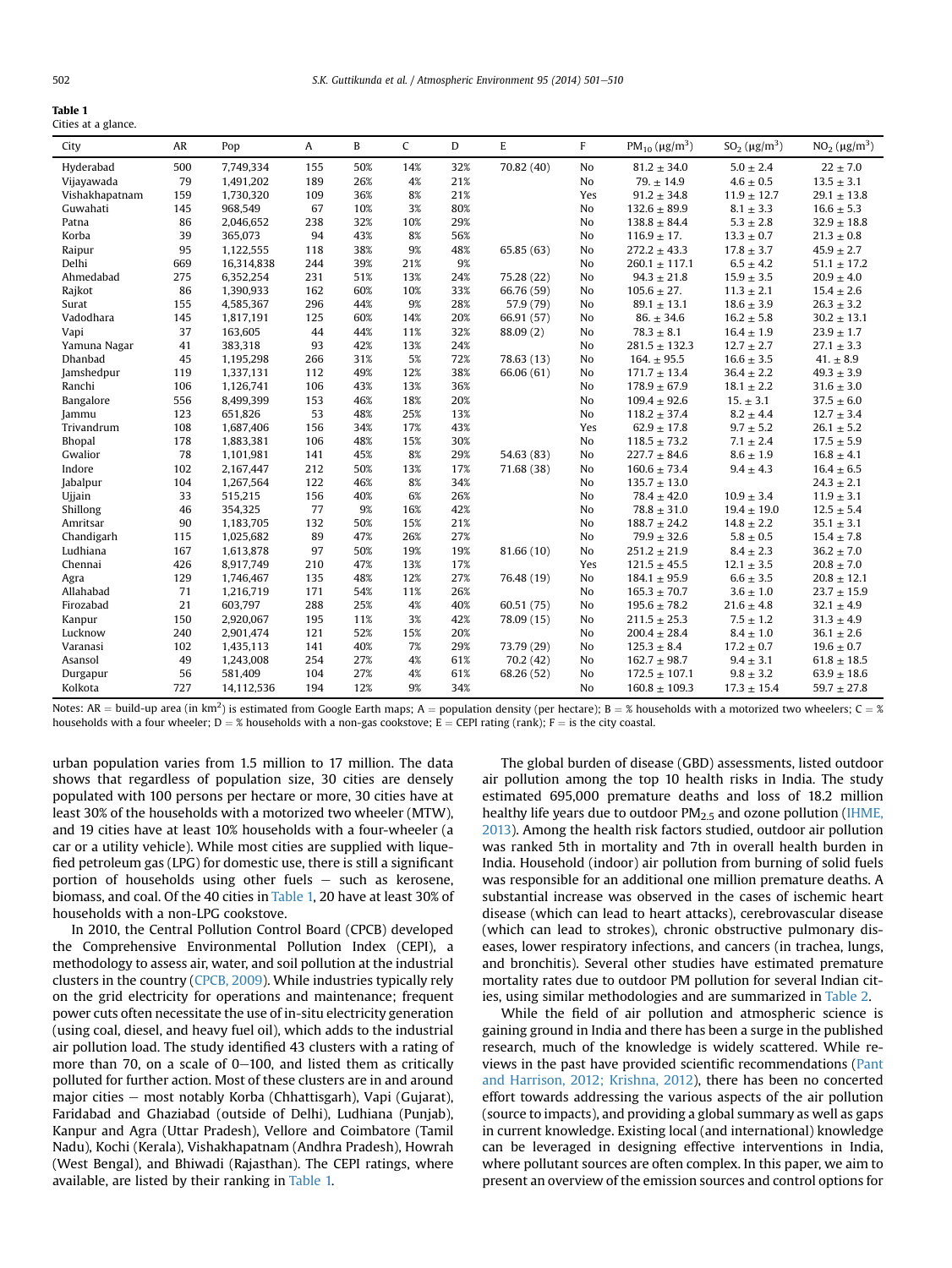<span id="page-2-0"></span>

| Table 2                                                              |
|----------------------------------------------------------------------|
| Estimated premature mortality due to outdoor air pollution in India. |

| City/region | Study<br>year | Pollutant                 | Premature<br>mortality | Reference              |
|-------------|---------------|---------------------------|------------------------|------------------------|
| All India   | 1990          | $PM_{10}$                 | 438,000                | <b>IHME (2013)</b>     |
| Delhi       | 1990          | <b>Total PM</b>           | 5070                   | Cropper et al. (1997)  |
| Mumbai      | 1991          | $PM_{10}$                 | 2800                   | Shah and Nagpal (1997) |
| Delhi       | 1993          | $PM_{10}$                 | 3800-6200              | Kandlikar and          |
|             |               |                           |                        | Ramachandran (2000)    |
| Mumbai      | 1993          | $PM_{10}$                 | 5000-8000              | Kandlikar and          |
|             |               |                           |                        | Ramachandran (2000)    |
| Delhi       | 2001          | $PM_{10}$                 | 5000                   | Nema and Goyal (2010)  |
| Kolkata     | 2001          | $PM_{10}$                 | 4300                   | Nema and Goyal (2010)  |
| Mumbai      | 2001          | $PM_{10}$                 | 2000                   | Nema and Goyal (2010)  |
| Chennai     | 2001          | $PM_{10}$                 | 1300                   | Nema and Goyal (2010)  |
| Ahmedabad   | 2001          | $PM_{10}$                 | 4300                   | Nema and Goyal (2010)  |
| Kanpur      | 2001          | $PM_{10}$                 | 3200                   | Nema and Goyal (2010)  |
| Surat       | 2001          | $PM_{10}$                 | 1900                   | Nema and Goyal (2010)  |
| Pune        | 2001          | $PM_{10}$                 | 1400                   | Nema and Goyal (2010)  |
| Bhopal      | 2001          | $PM_{10}$                 | 1800                   | Nema and Goyal (2010)  |
| Pune        | 2010          | $PM_{10}$                 | 3600                   | Guttikunda and         |
|             |               |                           |                        | Jawahar (2012)         |
| Chennai     | 2010          | $PM_{10}$                 | 3950                   | Guttikunda and         |
|             |               |                           |                        | Jawahar (2012)         |
| Indore      | 2010          | $PM_{10}$                 | 1800                   | Guttikunda and         |
|             |               |                           |                        | Jawahar (2012)         |
| Ahmedabad   | 2010          | $PM_{10}$                 | 4950                   | Guttikunda and         |
|             |               |                           |                        | Jawahar (2012)         |
| Surat       | 2010          | $PM_{10}$                 | 1250                   | Guttikunda and         |
|             |               |                           |                        | Jawahar $(2012)$       |
| Rajkot      | 2010          | $PM_{10}$                 | 300                    | Guttikunda and         |
|             |               |                           |                        | Jawahar (2012)         |
| All India   | 2010          | $PM_{2.5} + \text{ozone}$ | 695,000                | <b>IHME (2013)</b>     |
| Delhi       | 2010          | PM <sub>25</sub>          | 7350-16,200            | Guttikunda and         |
|             |               |                           |                        | Goel (2013)            |
| Delhi       | 2030          | PM <sub>2.5</sub>         | 22,000                 | Dholakia et al. (2013) |

air quality improvements in Indian cities, with a particular focus on key sectors such as transportation, dust, power plants, brick kilns, waste, industries, and residential. Also included is a broad discussion on key institutional measures necessary for building an effective air quality management plan.

## 2. Air quality in Indian cities

# 2.1. Air quality data

The national ambient monitoring program collects 24-h averages of key air pollutants  $2-3$  times per week at 342 manual stations in 127 cities. This program is managed by CPCB. However, only a limited number of cities operate continuous monitoring stations, measuring the full array of criteria pollutants and access to the monitoring data is limited. A summary of the measurements for  $PM_{10}$ , SO<sub>2</sub>, and NO<sub>2</sub> for 2009–10 is presented in [Table 1.](#page-1-0) Delhi and Pune also have citywide monitoring networks outside the national framework ([SAFAR, 2013](#page-9-0)).

To supplement the data generated at on-ground monitoring stations, several studies have utilized satellite data to derive global ground-level ambient PM2.5 concentrations ([Van Donkelaar et al.,](#page-9-0) [2010\)](#page-9-0). These were utilized for the GBD assessments ([IHME, 2013\)](#page-8-0). An extract of this data, covering India, is presented in Fig. 1. Since the satellite extractions are available at  $0.1^{\circ}$  resolution (~10 km), there is some uncertainty associated with these derivatives and these retrieval methods are being improved every year, to complement the on-ground measurements. For example, most of southern India in Fig. 1 seems to comply with the WHO guideline of 15  $\mu$ g/m<sup>3</sup>. However, the urban pollution levels here are some of the highest in the country including Chennai and Coimbatore (Tamil Nadu), Hyderabad and Vishakhapatnam (Andhra Pradesh), Kochi (Kerala), and Bengaluru (Karnataka).



Fig. 1. Ambient  $PM<sub>2.5</sub>$  concentrations derived from the satellite observations.

Table 3 Number of receptor modeling studies conducted between 2000 and 2013 in India.

| City         | A | B | C | A&B            | D | Total |
|--------------|---|---|---|----------------|---|-------|
| Delhi        | 4 |   |   |                | 5 | 11    |
| Mumbai       | 3 |   |   |                | 2 |       |
| Kolkata      | 2 |   |   |                |   | 4     |
| Chennai      | 1 |   |   | $\overline{2}$ |   | 4     |
| Hyderabad    |   |   |   |                |   | 2     |
| Agra         |   |   |   |                |   | 2     |
| Kanpur       |   |   |   |                |   |       |
| Ahmedabad    |   |   |   |                |   |       |
| Chandigarh   |   |   |   |                |   |       |
| Tirupati     |   |   |   |                |   |       |
| Talcher      |   |   |   |                |   |       |
| Dhanbad      |   |   |   |                |   |       |
| Jorhat       |   |   |   |                |   |       |
| Virudhanagar |   |   |   |                |   |       |
| Mithapur     |   |   |   |                |   |       |
| Bhubaneshwar |   |   |   |                |   |       |
| Multi-city   |   |   |   |                |   |       |
| Raipur       |   |   |   |                | 5 |       |

Notes:  $A = PM_{10}$ ;  $B = PM_{2.5}$ ;  $C = PM_1$ ;  $D = mixed size fractions$ .

The Indo-Gangetic plain has the largest number of brick kilns, with old and inefficient combustion technology, using a mix of biomass and coal for combustion needs ([Maithel et al., 2012](#page-9-0)). The states of Bihar, West Bengal, Jharkhand, Orissa, and Chhattisgarh harbor the largest coal mines in the country, and a cluster of power plants around the mines ([Guttikunda and Jawahar, 2014](#page-8-0)). Several large power plants also exist in the states of Punjab, Haryana, Delhi, and Uttar Pradesh, making the north and the north-eastern belt the most polluted part of the country. The cities in the north are also landlocked, which are also affected by the prevalent meteorological conditions, unlike some of the Southern cities with the privilege of land-sea breezes [\(Guttikunda and Gurjar, 2012\)](#page-8-0).

Besides PM2.5 concentrations, the satellite observations can also help estimate the concentrations of  $SO_2$ ,  $NO_x$ , and  $CO$ , and help analyze the severity of on-ground anthropogenic and natural emission sources [\(Streets et al., 2013\)](#page-9-0).

# 2.2. Sources of air pollution

For city administrators, regulating air pollution is the primary concern and accurate knowledge of the source contributions is vital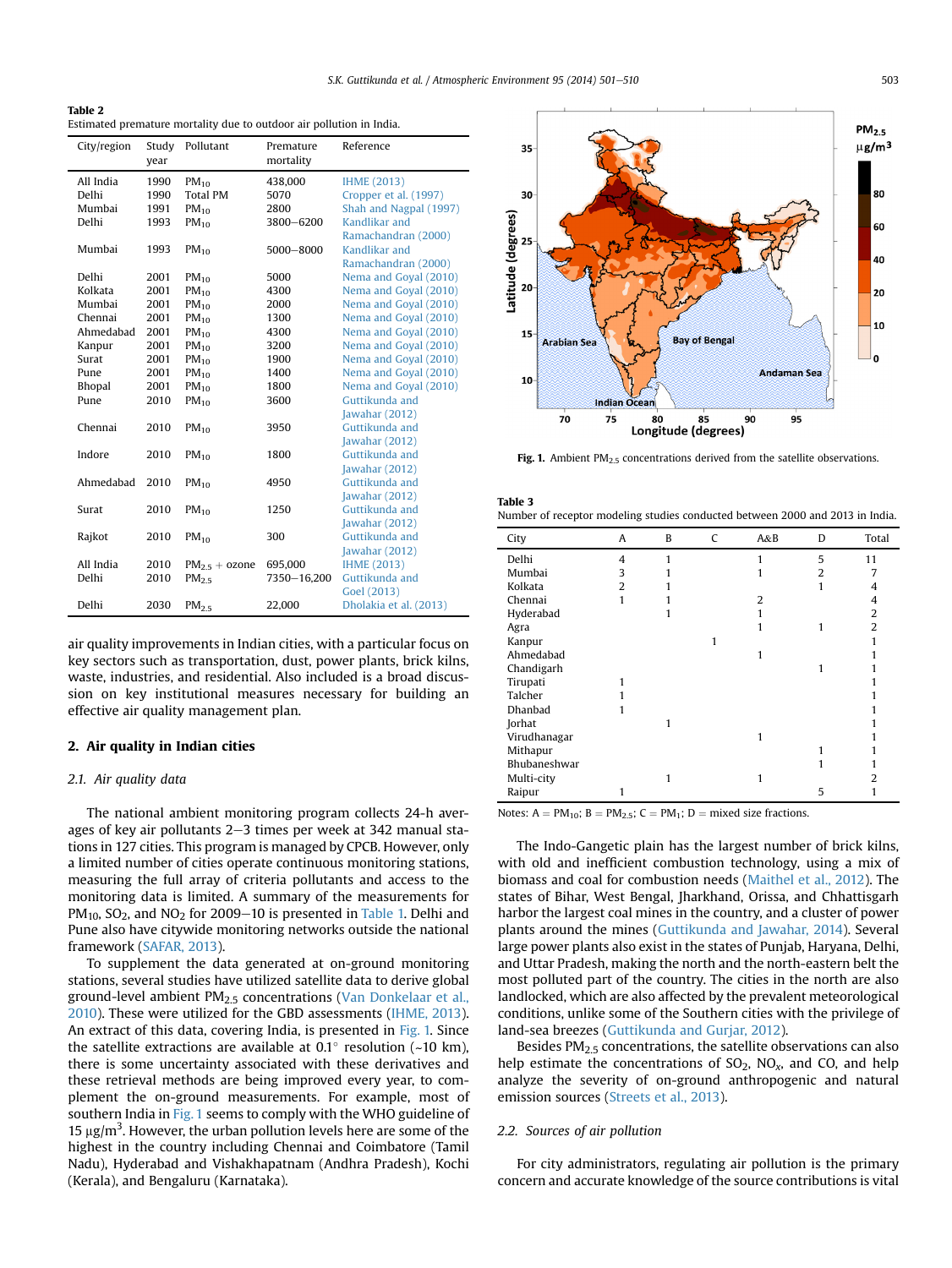<span id="page-3-0"></span>to developing an effective air quality management program. The contribution of various sources to the ambient PM pollution is typically assessed via receptor modeling and this methodology has been applied in many Indian cities [\(CPCB, 2010; Pant and Harrison,](#page-8-0) [2012](#page-8-0)). However, between 2000 and 2013, 70% of the known studies were conducted in five big cities - Delhi, Mumbai, Chennai, Kolkata, and Hyderabad and very limited number in other cities, which are also listed as exceeding the ambient standards and WHO guidelines ([Table 1](#page-1-0) and [WHO, 2014\)](#page-9-0). The number of studies in various cities is presented in [Table 3](#page-2-0), with limited number of studies on PM2.5 size fraction.

The most commonly identified sources are vehicles, manufacturing and electricity generation industries, construction activities, road dust, waste burning, combustion of oil, coal, and biomass in the households, and marine/sea salt. A multi-city study was conducted by CPCB for six cities  $-$  Pune, Chennai, Delhi, Mumbai, Kanpur, and Bengaluru, at an approximate project cost of US\$6 million [\(CPCB, 2010\)](#page-8-0). A summary of this study is presented in Fig. 2. Unlike the popular belief that road transport is the biggest cause of urban air pollution, the [CPCB \(2010\)](#page-8-0) results showed that there are other sources which also need immediate attention and the road transport is only one of the major contributors to the growing air quality problems in the cities. In the six cities, the share of road transport ranged 7% in Pune to 43% in Chennai. Along with Mumbai, Chennai harbors one of the largest commercial ports in India, which means a large number of diesel fueled heavy duty trucks pass through the city, to and from the port, and thus increasing the share of road transport in ambient PM pollution.

However, a vital limitation of the receptor modeling approach is the spatial representation of the contributions, i.e., the results are representative of the sampling location and its close vicinity  $(-2-3)$  km radius from the sampling location). Hence, in order to understand the source contributions in a city, it is important to conduct detailed analysis at multiple locations. The receptor modeling studies also require detailed chemical characterization of emission sources (either as an input or for validation). While several source profiles have been created in India, there is scope for further addition and improvement [\(Pant and Harrison, 2012\)](#page-9-0).

#### 2.3. Emissions inventory & dispersion modeling

While the receptor modeling approach is ideal to ascertain the source contributions, it is an expensive method and has limited spatial coverage. This limitation can be overcome by complementary source modeling. This relies on availability of data such as vehicle activity on the roads, fuel consumption in the domestic, industrial, and electricity generation sectors, waste collection and waste burning, silt loading on the roads for resuspension, and geography, population, and meteorology of the city. Since the analysis includes spatial dispersion modeling, there is a need for computational facilities to input, analyze, and output geo-referenced emissions inventories and concentration fields. Several studies have been carried out in India since 2000 and are summarized in the Supplementary Material, together with known emission factor databases and key requirements to conduct dispersion modeling. An example of gridded vehicle exhaust emissions from Pune, Chennai, and Ahmedabad at 1 km grid resolution is also presented in the Supplementary Material. Most of the studies have focused on PM pollution and fewer studies on ozone pollution.

The source modeling results are driven by user inputs and rely on measurements to test their validity, before they can be used for any policy dialogue. It is also important to note that the dispersion



Fig. 2. Average percent contributions of major sources to  $PM_{10}$  pollution ([CPCB, 2010\)](#page-8-0).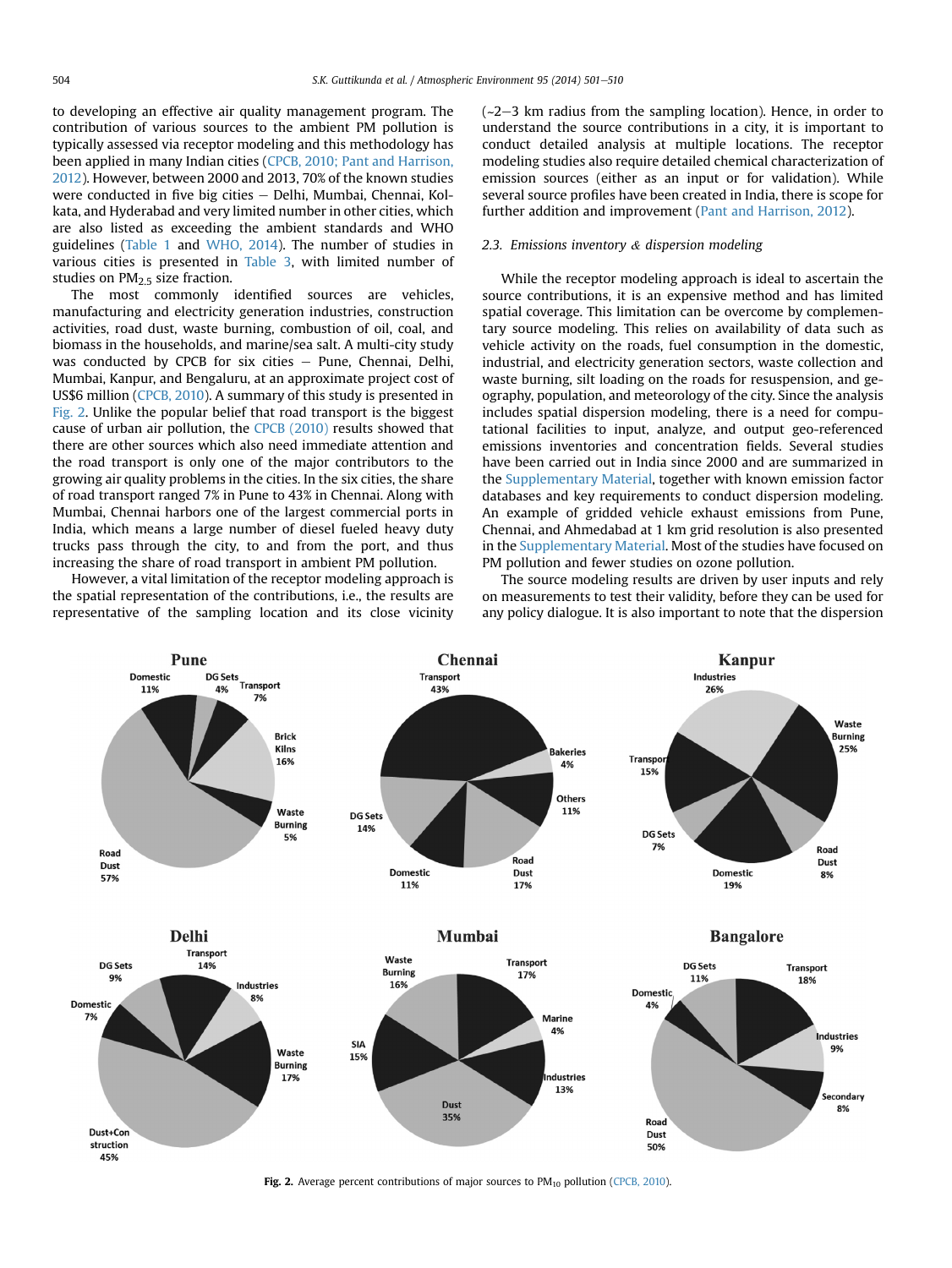and receptor models should not be used as substitutes for each other and they provide best results when used complementarily.

# 3. Potential for air pollution control

In most Indian cities,  $SO<sub>2</sub>$  is the only pollutant that complies with NAAQS. Interventions such as introduction of Bharat-4 diesel (with 50 ppm sulfur) in the cities and Bharat-3 diesel (with 350 ppm sulfur) for the rest of the country and relocation or refurbishing of industries consuming coal and diesel with better efficiency norms have led to this compliance. However, the same is not true for  $PM_{10}$ , CO, and  $NO<sub>2</sub>$  concentrations, as their emissions from combustion processes have significantly increased, regardless of the improvements in fuel quality and technology. While most of the industrial equipment and the on-road vehicles individually adhere to their respective emission norms; collectively, they emit enough to register ambient concentrations beyond the standards ([Table 1\)](#page-1-0).

There is a vast potential for pollution control in the cities, which can be achieved through the twin approach of stringent regulations technological interventions. The following sections provide an overview of the potential measures, some under implementation and some which need urgent attention.

# 3.1. Vehicle fuel standards and alternative fuels

Road transport plays a vital role in India's growing economy and the contribution of vehicular emissions is only expected to increase ([Ghate and Sundar, 2013\)](#page-8-0). Fuel emission standards in India lag behind the global emission standards (Table 4). It is essential to implement and enforce Bharat-5 (equivalent of Euro-5) or higher standards nationwide by 2015 or sooner, in order to maintain a balance between the energy demand and the growing emissions ([Guttikunda and Mohan, 2014\)](#page-8-0). Any delay in implementation or staggered implementation (as is the case currently), will result in a delayed response for improving air quality in Indian cities.

While the staggered introduction of the fuel standards is beneficial for the cities in the short run, the overall benefits are lost in transition. For example, the heavy duty vehicles operating on diesel contribute significantly to PM emissions and often run on lower grade fuel, which can lead to failure of catalytic converters. It is therefore imperative that "one nation, one fuel standard" norm is mandated for better air quality in the cities.

There is an increasing focus on shifting the public transport and para-transit vehicles to run on compressed natural gas (CNG). In Delhi, buses, three-wheeler rickshaws, and taxis were converted to operate on CNG and a steady supply of fuel coupled with lower prices is encouraging private car owners also to switch. The number

#### Table 4

Chronology of Bharat emission standards.

| Standard               | Date    | Region                            |
|------------------------|---------|-----------------------------------|
| India 2000             | 2000    | Nationwide                        |
| Bharat-2 (Ref: Euro-2) | 2001    | NCR, Mumbai, Kolkata, and Chennai |
|                        | 2003.04 | $NCR + 13$ cities                 |
|                        | 2005.04 | Nationwide                        |
| Bharat-3 (Ref: Euro-3) | 2005.04 | $NCR + 13$ cities                 |
|                        | 2010.04 | Nationwide                        |
| Bharat-4 (Ref: Euro-4) | 2010.04 | $NCR + 13$ cities                 |
|                        | 2012.03 | $NCR + 13$ cities $+ 7$ cities    |
|                        | 2015    | $50 + cities$                     |

NCR is the national capital region of Delhi, including Delhi and its satellite cities. 13 cities are Mumbai, Kolkata, Chennai, Bengaluru, Hyderabad, Ahmedabad, Pune, Surat, Kanpur, Lucknow, Sholapur, Jamshedpur and Agra.

7 cities are Puducherry, Mathura, Vapi, Jamnagar, Ankaleshwar, Hissar and Bharatpur.

of CNG outlets in Delhi increased from 30 in year 2000 to 300 in 2013, and according to the Ministry of Petroleum & Natural Gas of India, there will be 200 cities with CNG network by 2015 ([PIB,](#page-9-0) [2013\)](#page-9-0).

# 3.2. Urban travel demand management

As the cities are growing in geography and inhabitants, there is also a push to promote safe and clean public transport systems. In bigger cities like Delhi, Mumbai, Hyderabad, Kolkata, Chennai, Ahmedabad, and Bangalore, there is an established formal public transportation system and they also benefitted from Jawaharlal Nehru National Urban Renewal Mission (JNNURM) programs to better and increase the fleet [\(MoUD, 2012\)](#page-9-0). Since 2009, more than 14,000 new buses were delivered under this program. However, most of these cities need to at least triple or quadruple the current fleets, in order for the 4-wheeler and 2-wheeler passengers to shift to public transport systems.

In urban India, implementation of dedicated bus corridors, known as "bus rapid transport (BRT) system" is among the priorities. International examples from Bogota (Colombia) and Curitiba (Brazil) serve as models with bus modal share of 62% and 45% respectively [\(LTA Academy, 2011\)](#page-9-0). The cities of Delhi, Ahmedabad, Jaipur, Pune, and Indore have implemented BRT projects with varying corridor lengths and the cities of Rajkot, Surat, Bhopal, Vijayawada, and Visakhapatnam have approved BRT projects ([Mahadevia et al., 2013\)](#page-9-0). Since the projects are not fully integrated into the public transport systems, the results and the public response has been mixed.

For smaller cities, the definition of the public transport is changing. Most of these cities do not have an organized public transportation system; rather, they are supported by informal paratransit systems, mostly plying on the dominant corridors of the city. Among the para-transit systems, most common are the traditional three-wheeler auto-rickshaws (to seat up to 4 people), a larger version of the auto-rickshaws (to seat up to 10 people), and minibuses. With their ability to negotiate the tiny by-lanes and weave through mixed traffic, these vehicles form an integral part of passenger and freight movement and in most cities is also a popular mode of mass transport for school children. An example is the city of Alwar (Rajasthan) where para-transit system "Alwar Vahini" was successfully formalized with regulations, as well as dedicated routes reaching various parts of the city. The para-transit systems have also benefited from the use of alternative fuels like CNG and LPG. In response to a Supreme Court mandate, the Delhi Government converted the entire three-wheeler fleet to CNG between 1998 and 2002, followed by similar initiatives in other cities.

Most Indian cities have a majority share of trips by walk and cycle [\(Mohan, 2013](#page-9-0)). This is because of low vehicle ownership (compared to the cities of the United States and the European Union) as well as traditional mixed-use design of the cities, which leads to shorter access to work, school, and other activities. In big cities with higher population density, in the absence of dedicated NMT infrastructure, motorized vehicles also pose serious risk of injury, because of which, people owning two-wheelers and cars are encouraged to use their vehicles, even for walkable distances. In the context of growing cities, the measures to improve air quality should include NMT policies as an integral part.

Some economic measures are also designed to force the use of public transport. One such measure is the congestion pricing  $-\frac{1}{2}$ where the motorists are charged to use a network of roads during periods of the heaviest use. Its purpose is to reduce automobile (mostly car) use during peak congestion periods, thereby easing traffic and encouraging commuters to walk, bike, or take mass transit rail/bus as an alternative. Congestion pricing programs were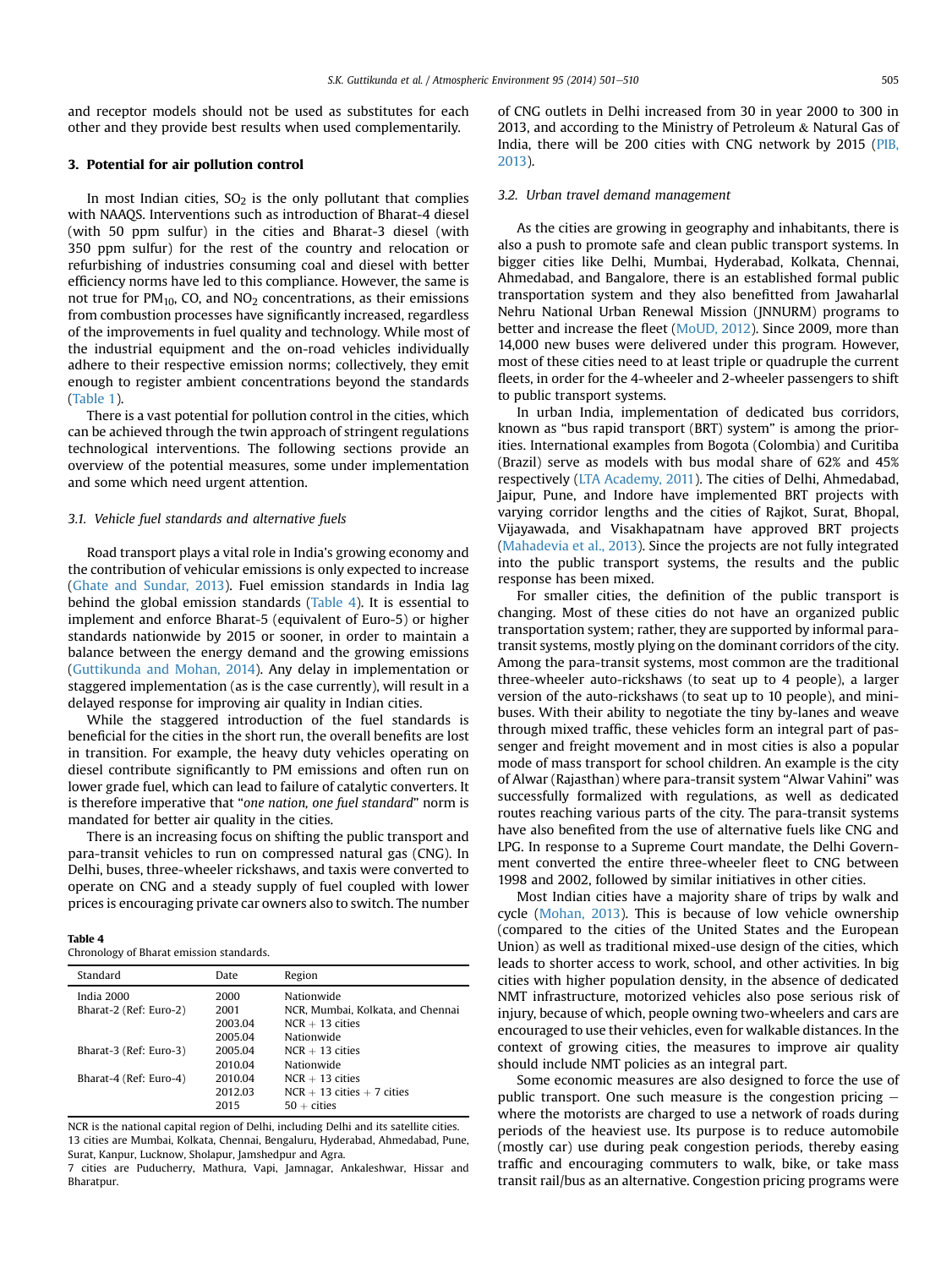successfully implemented in Singapore, London, and Stockholm ([Eliasson, 2009; Menon and Guttikunda, 2010; Litman, 2011\)](#page-8-0). On average, in London, congestion pricing is estimated to have reduced  $20-30%$  of the downtown passenger car traffic and promote the non-motorized transport, whereas Stockholm experienced an immediate reduction of at least 20% in the daily car use. In Singapore, the average traffic speeds increased by at least 15 km/h. In all three cities,  $10-20\%$  reduction in eCO<sub>2</sub> emissions was estimated, along with health benefits of reducing air pollution.

A major reason for its success in Singapore, London, and Stockholm was the availability of widely accessible public transport system (road and rail), which can support the shift to a car-free environment. If implemented, there will be immediate benefits in big cities like Delhi, Mumbai, and Chennai. However, the public transport system is still not at par with those in Singapore, London, and Stockholm for effective implementation of this option.

While congestion pricing policies are difficult to replicate in the Indian context, at least for the foreseeable future, there is an important lesson. With increasing costs for private vehicles linked with their usage (fuel and other operational expenses), it is possible to achieve a shift to public transport, if combined with the provision of an adequate, reliable, and safe public transportation. One such measure is the increased parking cost. Currently, parking in most cities is either free or priced very low. Increased parking cost, if coupled with the parking locations, so that they are as far as the bus and the rail stops, will make public transportation an attractive option ([Barter, 2012; CSE, 2012](#page-8-0)).

While the congestion pricing and parking policies target reduced vehicle usage, some countries have used regulatory measures to reduce the growth of private vehicles. For instance, a Chinese national regulation enacted in September, 2008, raised taxes on big cars and reduced on smaller ones. Car owners with engines above 4- L capacity have to pay a  $40\%$  tax;  $15\% - 25\%$  for cars with engines above 3-L capacity; and  $1\% - 3\%$  for cars with engines below 1-L capacity ([Murad, 2008](#page-9-0)). China also introduced a policy to limit the number of licenses issued every year, where the license plates are auctioned in the cities of Beijing, Shanghai, and Guangzhou. Similar to congestion pricing, for the time being, such measures are difficult to implement under democratic political context of India.

#### 3.3. Regulations for coal-fired power plants

In 2011 $-12$ , there were 111 coal-fired power plants in India with a combined generation capacity of 121 GW ([CEA, 2012\)](#page-8-0). The emissions and pollution analysis for these plants, resulted in an estimated 80,000-115,000 premature deaths and more than 20.0 million asthma cases from exposure to total PM<sub>2.5</sub> pollution

#### Table 5

Summary of emission standards for coal-fired power plants.

annually [\(Guttikunda and Jawahar, 2014](#page-8-0)). While Indian coal has a low sulfur content in comparison with other coals, ash levels are reported to be quite high and can contribute to coarse PM emissions ([Pant and Harrison, 2012](#page-9-0)).

Despite the volume of coal used in the power generation sector, there are very few regulations in place to address these environmental and health costs. To date, for PM emissions, the emission standard in India lags to those implemented in China, Australia, the United States, and the European Union (Table 5). For other key pollutants, there are no prescribed emission standards despite the fact that India is a relatively dense country and several power plants are in close proximity to residential areas. Aggressive pollution control regulations such as mandating flue gas desulfurization, introduction of tighter emission standards for all criteria pollutants, and updating procedures for environment impact assessments are imperative for regional clean air and to reduce health impacts. For example, a mandate for installation of flue gas desulfurization systems could reduce the  $PM<sub>2.5</sub>$  concentrations by 30-40%, by eliminating the formation of the secondary sulfates and nitrates ([Guttikunda and Jawahar, 2014](#page-8-0)).

Besides flue gas PM emissions, fugitive dust from coal-handling plants and ash ponds (after the disposal from the plants) is also a problem. According to Central Electrical Authority, after the combustion and application of control equipment, ash collection at the power plants range 70-80% of the total ash in the coal. In 2003, an amendment notification from MoEF mandated 25% bottom ash in all brick kilns within 100 km radius of the power plant and all building construction within 100 km to use 100% ash based bricks, blocks, and tiles. To date, percentage of ash utilized in the construction industry is low.

#### 3.4. Power shortages and diesel generators

In 2011, the peak electricity demand was approximately 122 GW and the peak electricity supply was approximately 110 GW [\(CEA, 2012](#page-8-0)). The gap between the supply and the demand is crucial to understand India's power generation sector. In India, a third of the population in rural areas does not have access to electricity and those areas on the grid are not assured of uninterrupted supply. The blackout in July, 2012, that paralyzed 600 million people in 22 states in the Northern, Eastern, and Northeastern India, is testament to how tenuous power situation is in the country.

In the urban areas, power cuts are severe in the winter and the summer months, when heaters and air conditioners are in full service, respectively. These needs are usually supplemented by insitu large, medium, and small diesel generator (DG) sets at hotels,

| Country <sup>a</sup> | <b>PM</b>                                   | SO <sub>2</sub>                              | NO <sub>2</sub>                              | Mercury                |
|----------------------|---------------------------------------------|----------------------------------------------|----------------------------------------------|------------------------|
| India                | 350 mg/Nm <sup>3</sup> for $\langle$ 210 MW | None                                         | None                                         | None                   |
|                      | 150 mg/Nm <sup>3</sup> for $>$ 210 MW       |                                              |                                              |                        |
| China                | 30 mg/Nm <sup>3</sup> (proposed all)        | 100 mg/Nm <sup>3</sup> for new               | 100 mg/Nm <sup>3</sup>                       | None                   |
|                      | 20 mg/Nm <sup>3</sup> for key regions       | 200 mg/Nm <sup>3</sup> for old               |                                              |                        |
|                      |                                             | 50 mg/Nm <sup>3</sup> for key regions        |                                              |                        |
| Australia            | 100 mg/Nm <sup>3</sup> for 1997–2005        | None                                         | 800 mg/Nm <sup>3</sup> for 1997–2005         | In discussion based    |
|                      | 50 mg/Nm <sup>3</sup> after 2005            |                                              | 500 mg/Nm <sup>3</sup> after 2005            | on USA standards       |
| European Union       | Pre-2003                                    | Pre-2003                                     | Pre-2003                                     | In discussion          |
|                      | 100 mg/Nm <sup>3</sup> for $<$ 500 MW       | Scaled for <500 MW                           | 600 mg/Nm <sup>3</sup> for $<$ 500 MW        |                        |
|                      | 50 mg/Nm <sup>3</sup> for >500 MW Post 2003 | 400 mg/Nm <sup>3</sup> for >500 MW Post 2003 | 500 mg/Nm <sup>3</sup> for >500 MW Post 2003 |                        |
|                      | 50 mg/Nm <sup>3</sup> for <100 MW           | 850 mg/Nm <sup>3</sup> for <100 MW           | 400 mg/Nm <sup>3</sup> for $<$ 100 MW        |                        |
|                      | 30 mg/Nm <sup>3</sup> for >100 MW           | 200 mg/Nm <sup>3</sup> for >100 MW           | 200 mg/Nm <sup>3</sup> for >100 MW           |                        |
| USA <sup>b</sup>     | $6.4$ g/GI                                  | 640 g/MWh                                    | 720 g/MWh for old                            | 0.08 g/MWh for lignite |
|                      |                                             |                                              | 450 g/MWh for new                            | 0.01 g/MWh for IGCC    |

Source: [Guttikunda and Jawahar \(2014\)](#page-8-0).

 $<sup>b</sup>$  In official units; mercury as 12 month rolling average.</sup>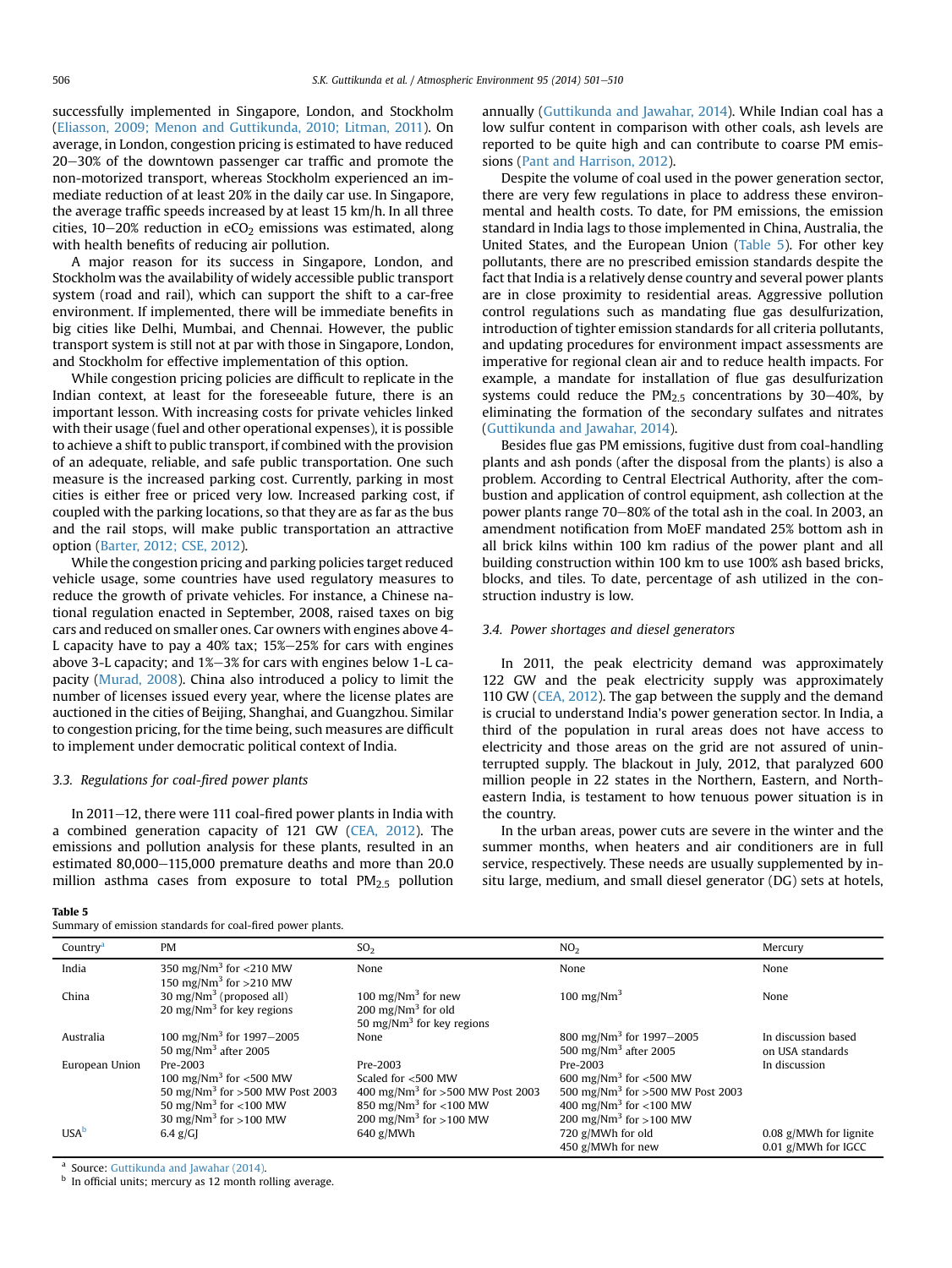hospitals, malls, markets, large institutions, apartment complexes, cinemas, and farm houses and form an additional source of air pollution to an already deteriorating air quality in the cities. Telecommunication towers stand out, which with more than 500 million mobile phones in the country, are heavily dependent on DG sets. According to the Telecom Regulatory Authority of India (TRAI), 310,000 towers consumed over 2 billion liters of diesel in 2010 ([TRAI, 2011\)](#page-9-0). The mobile subscriber base is expected to reach 800 million by the end of 2013 with an additional 100,000 telecom towers in service.

For Chennai, Pune, Indore, Ahmedabad, Surat, and Rajkot, up to 10% of the modeled  $PM_{10}$  concentrations were found to originate from diesel generator sets [\(Guttikunda and Jawahar, 2012](#page-8-0)). In case of Delhi, the contribution went up to 15% [\(Guttikunda and Calori,](#page-8-0) [2013; Guttikunda and Goel, 2013\)](#page-8-0). The use of generator sets is even higher in the rural areas, where they are mostly utilized for the pumping water in the agricultural lands.

An alternative to DG sets is not simple. One option is to increase the number of power plants to meet the electricity demand and reduce the transmission losses or provide alternatives like renewable energy. On the other hand, tightening of the emission standards for DG sets, at par with the heavy and light duty vehicles can help control some emissions.

# 3.5. Domestic fuels

The issue of indoor air pollution is also critical because of the high magnitude of population getting exposed to such pollution every day ([Venkataraman et al., 2010; Grieshop et al., 2011; Smith](#page-9-0) [et al., 2014\)](#page-9-0). According to GBD 2010 assessments, household air pollution has been a persistent health hazard in India and has retained its position as the 2nd highest risk factor for disability life years lost and resulting in 1.0 million premature deaths annually ([IHME, 2013](#page-8-0)). Several studies have characterized the impacts of household air pollution and health risks due to indoor solid fuel use in India [\(Balakrishnan et al., 2011](#page-8-0)).

In 2011, Non-LPG fuels are used in 35% of urban and 89% of rural households in India, compared to 52% and 94% respectively in 2001 ([Census-India, 2012](#page-8-0)), with little improvement for the rural households. Keeping in view, the magnitude of the health risks, the Ministry of Petroleum & Natural Gas of India aims to provide LPG connections to up to 75% of households in India by year 2015 ([PIB,](#page-9-0) [2013\)](#page-9-0). For the rural areas, the program is also proposing to set up community kitchens with LPG connections, where users can pay as per usage. Alternatives like electric (induction) stoves are cleaner (with pollution generated somewhere else), but their usage is dependent on power supply in the rural communities. The use of electric stoves, in the urban centers, is increasing and currently limited by the cost of stoves.

# 3.6. Emerging technologies for the brick kilns

The traditional building construction in India believes in the fired clay bricks. The construction is one of the fastest growing sectors, contributing approximately 10% of the national GDP and has a growth rate of 9%. Overall, there are more 100,000 brick kilns in India, producing 150–200 billion bricks annually, employing 10 million workers, and consuming 25 million tons of coal [\(Isabelle](#page-8-0) [et al., 2007; Maithel et al., 2012\)](#page-8-0). Within a radius of  $20-30$  km, one can spot 500–1000 brick manufacturing kilns in the big cities of Delhi, Chennai, Kolkata, Pune, Ahmedabad, Hyderabad, Kanpur, and Patna [\(Guttikunda and Jawahar, 2012; Guttikunda and Calori,](#page-8-0) [2013\)](#page-8-0).

Brick manufacturing includes land clearing for sand and clay, combustion of fuel for burning, operation of diesel engines on site, and transport of the end product to various parts of the city. Traditionally, the rectangle shaped clay bricks are sun dried and readied for firing in "clamps"  $-$  a pile of bricks with intermittent layers of sealing mud, and fuel. A significant amount of energy is lost during the cooling with no possibility of recycling. These are mostly located in Central and Northeast India. In the Indo-Gangetic plains, some advanced manufacturing technologies with a 50 m fixed chimney (FCK) are in practice. The chimney supports further dispersion of the emissions and is noted for its low cost of construction. A major disadvantage of these kilns is associated with weather  $-$  an open cast kiln means they can be operated only in the non-monsoonal season.

The emerging technologies and their operational features are summarized in [Table 6.](#page-7-0) Between the available technologies, the newer technologies such as vertical shaft brick kilns (VSBK), zigzag, and Hoffmann, could result in at least 40% reduction in the PM emission rates compared to the currently in use FCK technology. VSBK design and construction details are presented as a manual in [World Bank \(2010\)](#page-9-0) with some pilots in India, Bangladesh, and Nepal.

# 3.7. Construction

Construction activities emit particles during various activities including block cutting, excavation, demolition, mixing, road building, drilling, loading and unloading of debris etc. In addition, movement of vehicles (especially trucks) in and around construction sites increases the amount of particles by crushing and pulverizing the particles on the road surface. Several studies have highlighted the importance of construction as a PM source, though in receptor modeling studies, the source is combined with sources such as road dust ([Pant and Harrison, 2012](#page-9-0)). For six cities, construction accounted for up to 10% of the annual emissions ([Guttikunda and Jawahar, 2012; CPCB, 2010\)](#page-8-0). There is a window of opportunity for the establishment of best practices in the construction industry.

#### 3.8. Resuspended/road dust

Dust is a major concern for many cities in India [\(Fig. 2\)](#page-3-0) and comprises of particles emitted due to wear and tear of tires and brakes and materials from the roads, pavements, and street furniture. Dust loadings increase even further, if the roads are not paved ([CPCB, 2010](#page-8-0)).

Traditionally, all the streets, sidewalks, and public areas are swept manually and depending on the resources, poor or marginal areas receive reduced or inadequate service, or no service at all, while wealthier, commercial, or tourist areas receive extensive service. However, often in manual street sweeping, most of the dust swept is left on the side of the roads, which gets re-entrained when the vehicle movement resumes during the day. A better alternative is heavy-duty or light-duty trucks with vacuum cleaners to suck up dust from the roads and/or water sprinklers, so that the resuspension of any leftover dust is suppressed. The operational costs of mechanized sweeping could be similar to manual sweeping  $-$  given the latter is a labor intensive exercise. Since the road dust accounts for up to  $30-40\%$  of the PM<sub>10</sub> pollution in most cities ([CPCB, 2010; Guttikunda and Jawahar, 2012](#page-8-0)), an immediate intervention for this source is considered to be the lowest hanging fruit.

#### 3.9. Open waste burning

There is no reliable national-level data on the technical or financial aspects of solid waste management, and figures are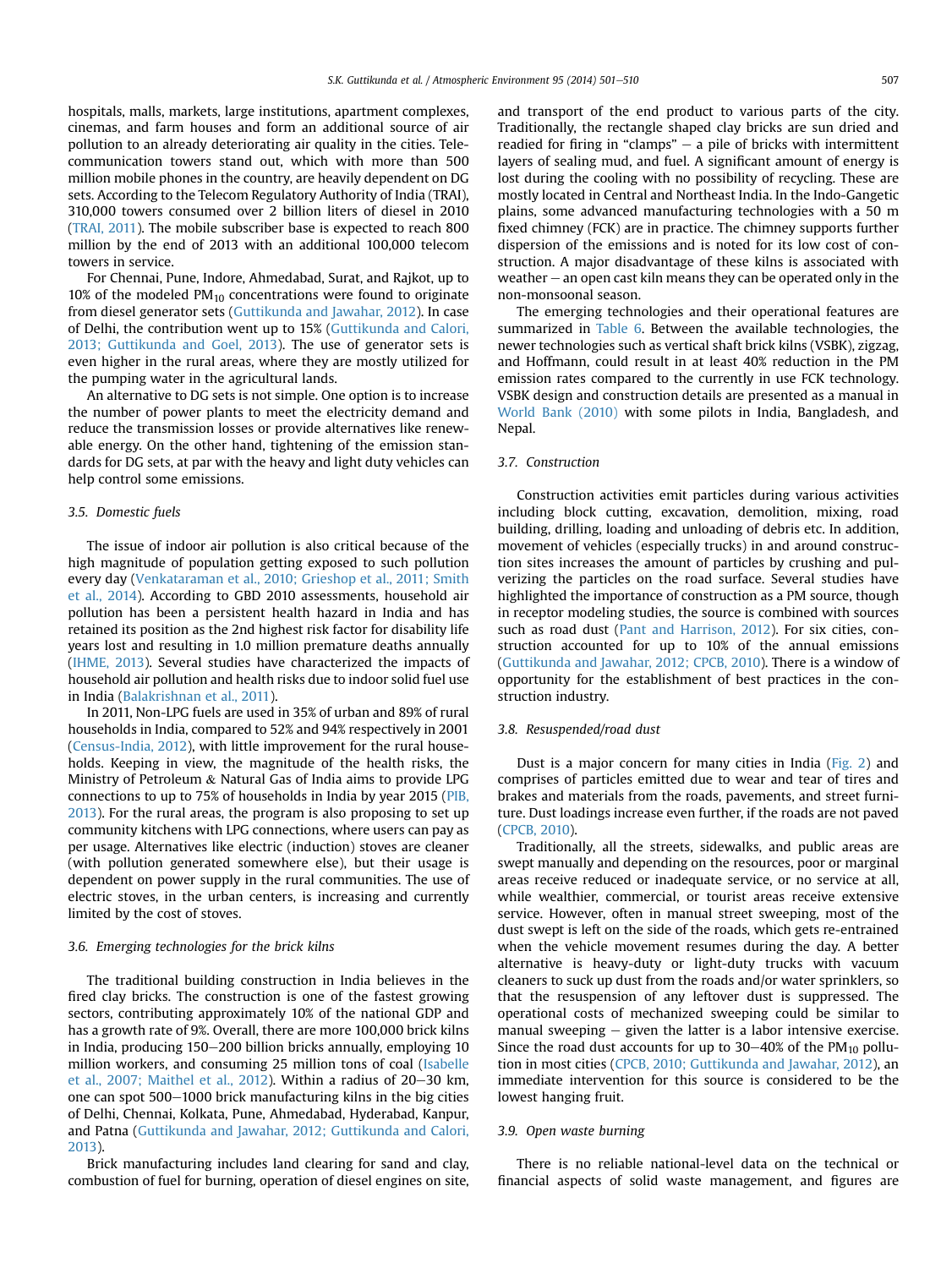<span id="page-7-0"></span>

| ۰.<br>$\sim$ | . . | i |
|--------------|-----|---|
|              |     |   |

### Table 6

|  | Comparison of technical and operational benefits and constraints of current and alternative brick manufacturing technologies. |  |  |  |
|--|-------------------------------------------------------------------------------------------------------------------------------|--|--|--|
|  |                                                                                                                               |  |  |  |

| Technology              | Fuel consumed<br>per 100,000 bricks | Investment and<br>operational costs<br>(million USD) <sup>r</sup> | <b>Brick production</b><br>capacity (million/kiln) | Number of kilns required to<br>produce 3.5 billion bricks | Average tons of $CO2$<br>produced per 100,000<br>bricks | Average reduction in<br>PM emissions compared<br>to FCK |
|-------------------------|-------------------------------------|-------------------------------------------------------------------|----------------------------------------------------|-----------------------------------------------------------|---------------------------------------------------------|---------------------------------------------------------|
| FCK <sup>a</sup>        | $20 - 22$ tons coal                 | 1.7                                                               | 4.0                                                | 1000                                                      | 50                                                      |                                                         |
| Zigzagb                 | $16 - 20$ tons coal                 | 1.6                                                               | 4.0                                                | 1000                                                      | 40                                                      | 40%                                                     |
| Hoffmann <sup>c</sup>   | 15,000 $-17,000$ m <sup>3</sup> NG  | 5.7                                                               | 15.0                                               | 270                                                       | 30                                                      | 90%                                                     |
| Hoffmann <sup>d</sup>   | $12-14$ tons coal                   | 5.7                                                               | 15.0                                               | 270                                                       | 30                                                      | 60%                                                     |
| <b>VSBK<sup>e</sup></b> | $10-12$ tons coal                   | 1.6                                                               | 5.0                                                | 800                                                       | 25                                                      | 60%                                                     |

 $^{\text{a}}$  FCK = fixed chimney bull trench kiln; NG = natural gas; VSBK = vertical shaft brick kiln.<br><sup>b</sup> Some zigzag pilot kilns are in operation, listed as medium performance. Any improvement in the efficiency of operation consumption.

<sup>c</sup> Manufacturing period for Hoffmann kilns is round the year, compared to the current non-monsoonal month operations for the other kilns; thus increasing the land and raw material requirements; Link to natural gas grid and continuous fuel supply is a major constraint.

<sup>d</sup> Initial investments are higher for Hoffmann kilns.

<sup>e</sup> Operational models are available in India and Kathmandu. <sup>f</sup> Costs include initial investment, land, building, operational, and taxes estimates [\(World-Bank, 2010\)](#page-9-0).

therefore approximations. The country's annual generation of municipal solid waste is in the range of 35–45 million tons; likely to quadruple by 2030, at which time, the waste generation will be over 150 million tons a year [\(World-Bank, 2006; Annepu, 2012\)](#page-9-0). The scale is perhaps more comprehensible at the city level  $-$  the national capital region of Delhi generates 10,000 tons/day and Mumbai 7000 tons/day. The waste collection efficiency in the cities is 50–90%, depending on the commercial and residential activities in various parts of the city. The waste not collected is eventually burnt. The best option for reducing the waste burning is to implement an efficient solid waste management program across the country. Currently, only a few cities operate landfills and manage waste collections. The waste management falls under the jurisdiction of the municipal corporation and according to Toxics Link (New Delhi, India), the municipalities spend an estimated INR 1500 $-2000$  per ton of solid waste for collection (60 $-70%$ ), transportation (20 $-30\%$ ), and treatment and disposal (5 $-10\%$ ).

The open waste burning problems are particularly worse in the medium and small scale cities, with very limited or no waste collection and no landfill facilities. Emissions of criteria pollutants from garbage burning are hard to quantify and are accompanied by large uncertainty. The toxic chemicals released during burning of paper, plastic, and biomass includes  $NO<sub>x</sub>$ ,  $SO<sub>2</sub>$ , volatile organic chemicals (VOCs), and dioxins.

#### 4. Policy implications

According to the 2011 census, 2774 rural settlements are now reclassified as urban settlements, pushing the total to 3894, primarily based on the definition of an urban settlement  $-$  population exceeds 5000, population density is above 400 per km<sup>2</sup>, and more than 75% of the male workforce is employed outside of agriculture ([Census-India, 2012](#page-8-0)). The population in urban areas is expected to grow from 30% to 50% by 2030 [\(MoUD, 2011\)](#page-9-0). By 2030, the expected growth in industrial, transportation, domestic, and power generation sectors will consequently result in an increase in emissions and air pollution for almost all the cities listed in [Table 1](#page-1-0) and many more cities which are medium and small today. There are growing concerns about the impact of air pollution on human health and general well-being, which requires a multi-pronged approach for better air quality. Some key institutional measures which can lead the way are the following.

#### 4.1. Monitoring and data dissemination

Before the GBD 2010 assessments [\(IHME, 2013](#page-8-0)), the 2008 Olympic Games in Beijing resulted in raising significant awareness on the urban air pollution problems. In Beijing, stringent measures were introduced to achieve blue skies rating for the Games and this included shutting down 50% of the on-road vehicles (based on their registration numbers) and shutting major coal-fired industrial estates in the vicinity of the city. These measures not only raised the awareness on the air pollution and benefits of pollution control measures, but also showed the level of commitment necessary from the public and the government to achieve such a result.

The city of Delhi hosted the 2010 Commonwealth Games, which raised some awareness on air pollution in the city. The number of official monitoring stations tripled during the Games. The national bodies established variable messaging systems and also disseminated the monitoring data on web ([Beig et al., 2013](#page-8-0)). However, the emission control programs did not involve any stringent measures like those practiced during the Beijing Olympics [\(Streets et al.,](#page-9-0) [2007; Wang et al., 2010\)](#page-9-0) and the implemented measures were found to be ineffective during the Games [\(Beig et al., 2013\)](#page-8-0). While such mega events help raise awareness intermittently, more efforts are necessary to prioritize air pollution and health into long term policy planning.

There is an acute need to not only increase the monitoring programs across all cities, but also to publicly disseminate the information. While the monitoring stations can be established, legislations amended, and standards improved, these efforts will be a waste, if the regular dissemination of the information is not practiced to raise the awareness for pollution control.

#### 4.2. Scientific studies

The array of air quality studies in India (listed in Supplementary Material) points to significant need for information on spatial and temporal resolution of emissions inventories and pollution dispersion characteristics in the cities. It is important to build the necessary capacity of the state pollution control boards (SPCBs) to undertake focused analysis as well as scrutiny of intervention programs to improve the air quality.

Much of the past and current work focuses on  $PM_{10}$  and there is a growing trend towards analysis of  $PM<sub>2.5</sub>$  [\(Table 3](#page-2-0)). Due to the negative health impacts, there is a growing need for assessment of particles in the smaller size ranges ( $PM<sub>1</sub>$  and less). Very little is known in terms of spatial and temporal distribution of air pollutants and parameters such as particle size distribution (mass/ number/volume). Semi-volatile and volatile organic species have also not been analyzed in much detail ([Krishna, 2012;](#page-8-0) [Ram et al.,](#page-9-0) [2014\)](#page-9-0). Some recent work focused on unique sources such as funeral pyres ([Chakrabarty et al., 2013\)](#page-8-0) and festive biomass burning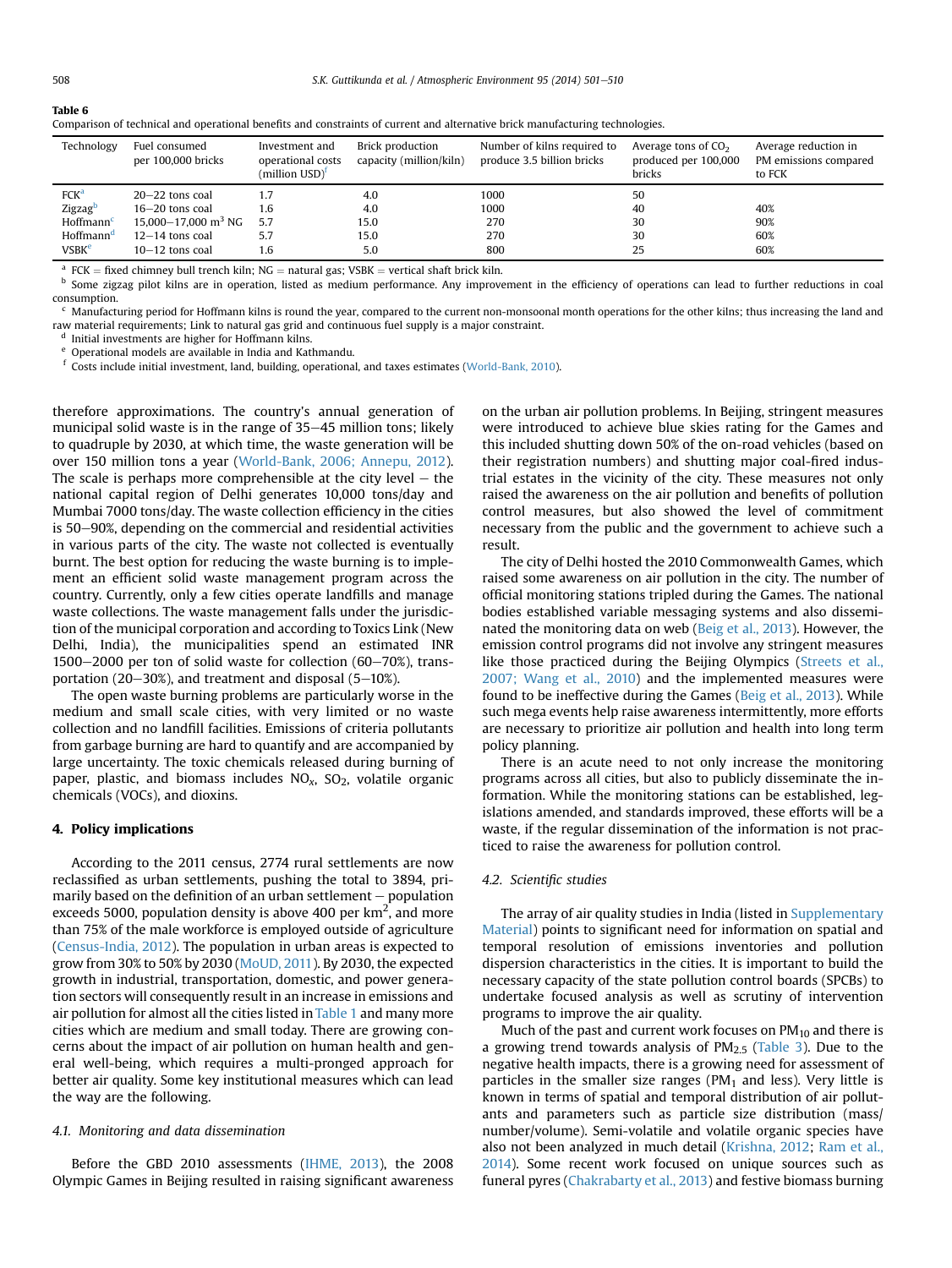<span id="page-8-0"></span>(Deka and Hoque, 2014) and specific chemical components of PM such as brown carbon [\(Srinivas and Sarin, 2014\)](#page-9-0).

One of the key missing pieces is the personal exposure and toxicological analysis which is an important input for the assessment of health impacts of outdoor and household air pollution (Clark et al., 2013). This includes assessment of indoor and outdoor concentrations of various pollutants and integrated physiochemical characterization ([Wong et al., 2008; Massey et al., 2012;](#page-9-0) [Balakrishnan et al., 2013; Chithra and Shiva Nagendra, 2013;](#page-9-0) [Habil et al., 2013\)](#page-9-0).

#### 4.3. Conceptualizing combined-benefits

All the combustion sectors are interlinked, which leads to the concept of co-benefits for better air quality in the cities. There are many definitions for co-benefits and one of them is "a single activity or policy that can generate multiple benefits across varying sectors or fields". For example (a) a program in the solid waste management where the wet waste is collected and used to generate biogas, can support the domestic energy needs and thus reduce the load at the local power plant (b) a program designed to increase the energy efficiency of industries can lead to the supply of the excess power to areas plagued with frequent outages, and thus resulting in lesser usage of DG sets.

The definition of co-benefits can also be extended to pollutants. For example, programs to control pollutants like PM,  $SO_2$ ,  $NO_x$ , and CO, can also reduce greenhouse gas emissions, and vice versa. For example (a) a program to improve the fuel economy of the vehicles by increasing vehicle speeds by reducing the number of cars and motorcycles on the roads, will result in a systematic reduction of all pollutant emissions (b) a program to encourage LPG and electricity usage for domestic cooking and heating, will result in lesser usage of the conventional fuels like coal, biomass, and kerosene, and can result in reduction of all pollutant emissions.

#### 5. Conclusions

Ground measurements, computational studies, and satellite measurements, are all pointing towards changing pollution trends in India. Today, India has the unique opportunity to further the air pollution abatement measures, at the urban and the regional scale, but these depend on effective inter-sector and inter-ministerial collaboration. This is primarily due to the fact that all the sources contributing to the air pollution are interlinked. Among the sectors, transportation is the most critical and most connected.

Following the review, two challenges have emerged for better air quality in Indian cities (a) the need to secure greater public awareness of the problems and commitment to action at civic, commercial, and political levels (b) to ensure that action to tackle air pollution is seen in the context of wider social and economic development policies. For example, how much can these interventions help reduce the local challenges, like providing safer and reliable public transportation systems; cleaner and efficient waste management; dust free roads; and pollution free industries and power plants.

#### Acknowledgments

Authors SKG and RG are partially supported by the PURGE project (Public health impacts in URban environments of Greenhouse gas Emissions reductions strategies) funded by the European Commission by its 7th Framework Programme under the Grant Agreement No. 265325. PP gratefully acknowledges financial support from the University of Birmingham.

#### Appendix A. Supplementary data

Supplementary data related to this article can be found at [http://](http://dx.doi.org/10.1016/j.atmosenv.2014.07.006) [dx.doi.org/10.1016/j.atmosenv.2014.07.006.](http://dx.doi.org/10.1016/j.atmosenv.2014.07.006)

#### References

- [Annepu, R.K., 2012. Sustainable Solid Waste Management in India \(Masters thesis\).](http://refhub.elsevier.com/S1352-2310(14)00527-5/sref1) [Earth Engineering Center, Columbia University, New York, USA](http://refhub.elsevier.com/S1352-2310(14)00527-5/sref1).
- [Balakrishnan, K., Ganguli, B., Ghosh, S., Sambandam, S., Roy, S., Chatterjee, A., 2013.](http://refhub.elsevier.com/S1352-2310(14)00527-5/sref2) [A spatially disaggregated time-series analysis of the short-term effects of par](http://refhub.elsevier.com/S1352-2310(14)00527-5/sref2)[ticulate matter exposure on mortality in Chennai, India. Air Qual. Atmos. Health](http://refhub.elsevier.com/S1352-2310(14)00527-5/sref2)  $6, 111 - 121.$  $6, 111 - 121.$  $6, 111 - 121.$
- Balakrishnan, K., Ramaswamy, P., Sambandam, S., Thangavel, G., Ghosh, S. [Johnson, P., Mukhopadhyay, K., Venugopal, V., Thanasekaraan, V., 2011. Air](http://refhub.elsevier.com/S1352-2310(14)00527-5/sref3) [pollution from household solid fuel combustion in India: an overview of](http://refhub.elsevier.com/S1352-2310(14)00527-5/sref3) [exposure and health related information to inform health research priorities.](http://refhub.elsevier.com/S1352-2310(14)00527-5/sref3) [Glob. Health Action 4](http://refhub.elsevier.com/S1352-2310(14)00527-5/sref3).
- [Barter, P.A., 2012. Off-street parking policy surprises in Asian cities. Cities 29, 23](http://refhub.elsevier.com/S1352-2310(14)00527-5/sref4)-[31.](http://refhub.elsevier.com/S1352-2310(14)00527-5/sref4)
- [Beig, G., Chate, D.M., Ghude, S.D., Mahajan, A., Srinivas, R., Ali, K., Sahu, S., Parkhi, N.,](http://refhub.elsevier.com/S1352-2310(14)00527-5/sref5) [Surendran, D., Trimbake, H., 2013. Quantifying the effect of air quality control](http://refhub.elsevier.com/S1352-2310(14)00527-5/sref5) [measures during the 2010 Commonwealth Games at Delhi, India. Atmos.](http://refhub.elsevier.com/S1352-2310(14)00527-5/sref5) [Environ. 80, 455](http://refhub.elsevier.com/S1352-2310(14)00527-5/sref5)-[463.](http://refhub.elsevier.com/S1352-2310(14)00527-5/sref5)
- [CEA, 2012. All India Electricity Statistics](http://refhub.elsevier.com/S1352-2310(14)00527-5/sref6) [General Review 2012. Central Electricity](http://refhub.elsevier.com/S1352-2310(14)00527-5/sref6) [Authority, Ministry of Power, Government of India, New Delhi, India](http://refhub.elsevier.com/S1352-2310(14)00527-5/sref6).
- [Census-India, 2012. Census of India, 2011. The Governement of India, New Delhi,](http://refhub.elsevier.com/S1352-2310(14)00527-5/sref7) [India.](http://refhub.elsevier.com/S1352-2310(14)00527-5/sref7)
- [Chakrabarty, R.K., Pervez, S., Chow, J.C., Watson, J.G., Dewangan, S., Robles, J.,](http://refhub.elsevier.com/S1352-2310(14)00527-5/sref8) [Tian, G., 2013. Funeral pyres in South Asia: brown carbon aerosol emissions and](http://refhub.elsevier.com/S1352-2310(14)00527-5/sref8) [climate impacts. Environ. Sci. Technol. Lett. 1, 44](http://refhub.elsevier.com/S1352-2310(14)00527-5/sref8)-[48](http://refhub.elsevier.com/S1352-2310(14)00527-5/sref8).
- [Chithra, V.S., Shiva Nagendra, S.M., 2013. Chemical and morphological character](http://refhub.elsevier.com/S1352-2310(14)00527-5/sref9)[istics of indoor and outdoor particulate matter in an urban environment.](http://refhub.elsevier.com/S1352-2310(14)00527-5/sref9) [Atmos. Environ. 77, 579](http://refhub.elsevier.com/S1352-2310(14)00527-5/sref9)-[587.](http://refhub.elsevier.com/S1352-2310(14)00527-5/sref9)
- [Clark, M.L., Peel, J.L., Balakrishnan, K., Breysse, P.N., Chillrud, S.N., Naeher, L.P.,](http://refhub.elsevier.com/S1352-2310(14)00527-5/sref10) [Rodes, C.E., Vette, A.F., Balbus, J.M., 2013. Health and household air pollution](http://refhub.elsevier.com/S1352-2310(14)00527-5/sref10) [from solid fuel use: the need for improved exposure assessment. Environ.](http://refhub.elsevier.com/S1352-2310(14)00527-5/sref10) [Health Perspect. 121 \(10\), 1120](http://refhub.elsevier.com/S1352-2310(14)00527-5/sref10)-[1128](http://refhub.elsevier.com/S1352-2310(14)00527-5/sref10).
- [CPCB, 2009. Comprehensive Environmental Assessment of Industrial Clusters.](http://refhub.elsevier.com/S1352-2310(14)00527-5/sref11) [Central Pollution Control Board, the Government of India, New Delhi, India](http://refhub.elsevier.com/S1352-2310(14)00527-5/sref11).
- [CPCB, 2010. Air Quality Monitoring, Emission Inventory and Source Apportionment](http://refhub.elsevier.com/S1352-2310(14)00527-5/sref12) [Study for Indian Cities. Central Pollution Control Board, the Government of](http://refhub.elsevier.com/S1352-2310(14)00527-5/sref12) [India, New Delhi, India](http://refhub.elsevier.com/S1352-2310(14)00527-5/sref12).
- [Cropper, M.L., Simon, N.B., Alberini, A., Arora, S., Sharma, P., 1997. The health ben](http://refhub.elsevier.com/S1352-2310(14)00527-5/sref13)efi[ts of air pollution control in Delhi. Am. J. Agric. Econ. 79, 1625](http://refhub.elsevier.com/S1352-2310(14)00527-5/sref13)-[1629.](http://refhub.elsevier.com/S1352-2310(14)00527-5/sref13)
- [CSE, 2012. Parking Policy: Getting the Principles Right, Policy Brief. Center for](http://refhub.elsevier.com/S1352-2310(14)00527-5/sref14) [Science and Environment, New Delhi, India.](http://refhub.elsevier.com/S1352-2310(14)00527-5/sref14)
- [Deka, P., Hoque, R.R., 2014. Incremental effect of festive biomass burning on](http://refhub.elsevier.com/S1352-2310(14)00527-5/sref15) [wintertime PM10 in Brahmaputra Valley of Northeast India. Atmos. Res. 143,](http://refhub.elsevier.com/S1352-2310(14)00527-5/sref15) [380](http://refhub.elsevier.com/S1352-2310(14)00527-5/sref15)-[391.](http://refhub.elsevier.com/S1352-2310(14)00527-5/sref15)
- [Dholakia, H.H., Purohit, P., Rao, S., Garg, A., 2013. Impact of current policies on future](http://refhub.elsevier.com/S1352-2310(14)00527-5/sref16) air quality and health outcomes in Delhi, India. Atmos. Environ.  $75.241-248$ .
- [Eliasson, J., 2009. A cost](http://refhub.elsevier.com/S1352-2310(14)00527-5/sref17)-benefi[t analysis of the Stockholm congestion charging](http://refhub.elsevier.com/S1352-2310(14)00527-5/sref17) [system. Transp. Res. Part A Policy Pract. 43, 468](http://refhub.elsevier.com/S1352-2310(14)00527-5/sref17)-[480.](http://refhub.elsevier.com/S1352-2310(14)00527-5/sref17)
- [Ghate, A.T., Sundar, S., 2013. Can we reduce the rate of growth of car ownership.](http://refhub.elsevier.com/S1352-2310(14)00527-5/sref18) Econ. Polit. Wkly.  $48, 32-40$  $48, 32-40$ .
- [Grieshop, A.P., Marshall, J.D., Kandlikar, M., 2011. Health and climate bene](http://refhub.elsevier.com/S1352-2310(14)00527-5/sref19)fits of [cookstove replacement options. Energy Policy 39, 7530](http://refhub.elsevier.com/S1352-2310(14)00527-5/sref19)-[7542](http://refhub.elsevier.com/S1352-2310(14)00527-5/sref19).
- [Guttikunda, S., Gurjar, B., 2012. Role of meteorology in seasonality of air pollution in](http://refhub.elsevier.com/S1352-2310(14)00527-5/sref20) [megacity Delhi, India. Environ. Monit. Assess. 184, 3199](http://refhub.elsevier.com/S1352-2310(14)00527-5/sref20)-[3211.](http://refhub.elsevier.com/S1352-2310(14)00527-5/sref20)
- [Guttikunda, S.K., Jawahar, P., 2012. Application of SIM-air modeling tools to assess](http://refhub.elsevier.com/S1352-2310(14)00527-5/sref21) air quality in Indian cities. Atmos. Environ.  $62.551 - 561.$  $62.551 - 561.$
- [Guttikunda, S.K., Calori, G., 2013. A GIS based emissions inventory at 1 km](http://refhub.elsevier.com/S1352-2310(14)00527-5/sref22)  $\times$  [1 km](http://refhub.elsevier.com/S1352-2310(14)00527-5/sref22) [spatial resolution for air pollution analysis in Delhi, India. Atmos. Environ. 67,](http://refhub.elsevier.com/S1352-2310(14)00527-5/sref22)  $101 - 111.$  $101 - 111.$  $101 - 111.$
- [Guttikunda, S.K., Goel, R., 2013. Health impacts of particulate pollution in a meg](http://refhub.elsevier.com/S1352-2310(14)00527-5/sref23)[acity](http://refhub.elsevier.com/S1352-2310(14)00527-5/sref23)-[Delhi, India. Environ. Dev. 6, 8](http://refhub.elsevier.com/S1352-2310(14)00527-5/sref23)-[20.](http://refhub.elsevier.com/S1352-2310(14)00527-5/sref23)
- [Guttikunda, S.K., Jawahar, P., 2014. Atmospheric emissions and pollution from the](http://refhub.elsevier.com/S1352-2310(14)00527-5/sref24) coal-fi[red thermal power plants in India. Atmos. Environ. 92, 449](http://refhub.elsevier.com/S1352-2310(14)00527-5/sref24)-[460.](http://refhub.elsevier.com/S1352-2310(14)00527-5/sref24)
- [Guttikunda, S.K., Mohan, D., 2014. Re-fueling road transport for better air quality in](http://refhub.elsevier.com/S1352-2310(14)00527-5/sref26) [India. Energy Policy 68, 556](http://refhub.elsevier.com/S1352-2310(14)00527-5/sref26)-[561.](http://refhub.elsevier.com/S1352-2310(14)00527-5/sref26)
- [Habil, M., Massey, D., Taneja, A., 2013. Exposure of children studying in schools of](http://refhub.elsevier.com/S1352-2310(14)00527-5/sref27) [India to PM levels and metal contamination: sources and their identi](http://refhub.elsevier.com/S1352-2310(14)00527-5/sref27)fication. [Air Qual. Atmos. Health 6, 575](http://refhub.elsevier.com/S1352-2310(14)00527-5/sref27)-[587.](http://refhub.elsevier.com/S1352-2310(14)00527-5/sref27)
- [IHME, 2013. The Global Burden of Disease 2010: Generating Evidence and Guiding](http://refhub.elsevier.com/S1352-2310(14)00527-5/sref29) [Policy. Institute for Health Metrics and Evaluation, Seattle, USA](http://refhub.elsevier.com/S1352-2310(14)00527-5/sref29).
- [Isabelle, G., Augendra, B., Parthasarthy, Venkatasubramanian, G., 2007. Labour in](http://refhub.elsevier.com/S1352-2310(14)00527-5/sref30) [brick kilns: a case study in Chennai. Econ. Polit. Wkly. 42, 599](http://refhub.elsevier.com/S1352-2310(14)00527-5/sref30)–[606](http://refhub.elsevier.com/S1352-2310(14)00527-5/sref30).
- [Kandlikar, M., Ramachandran, G., 2000. The causes and consequences of particulate](http://refhub.elsevier.com/S1352-2310(14)00527-5/sref31) [air pollution in urban India: a synthesis of the science. Annu. Rev. Energy En](http://refhub.elsevier.com/S1352-2310(14)00527-5/sref31)[viron. 25, 629](http://refhub.elsevier.com/S1352-2310(14)00527-5/sref31)-[684](http://refhub.elsevier.com/S1352-2310(14)00527-5/sref31).
- [Krishna, R.R., 2012. Current atmospheric aerosol research in India. Curr. Sci. 102](http://refhub.elsevier.com/S1352-2310(14)00527-5/sref32).
- [Litman, T., 2011. London Congestion Pricing: Implications for Other Cities. Victoria](http://refhub.elsevier.com/S1352-2310(14)00527-5/sref33) [Transport Policy Institute.](http://refhub.elsevier.com/S1352-2310(14)00527-5/sref33)